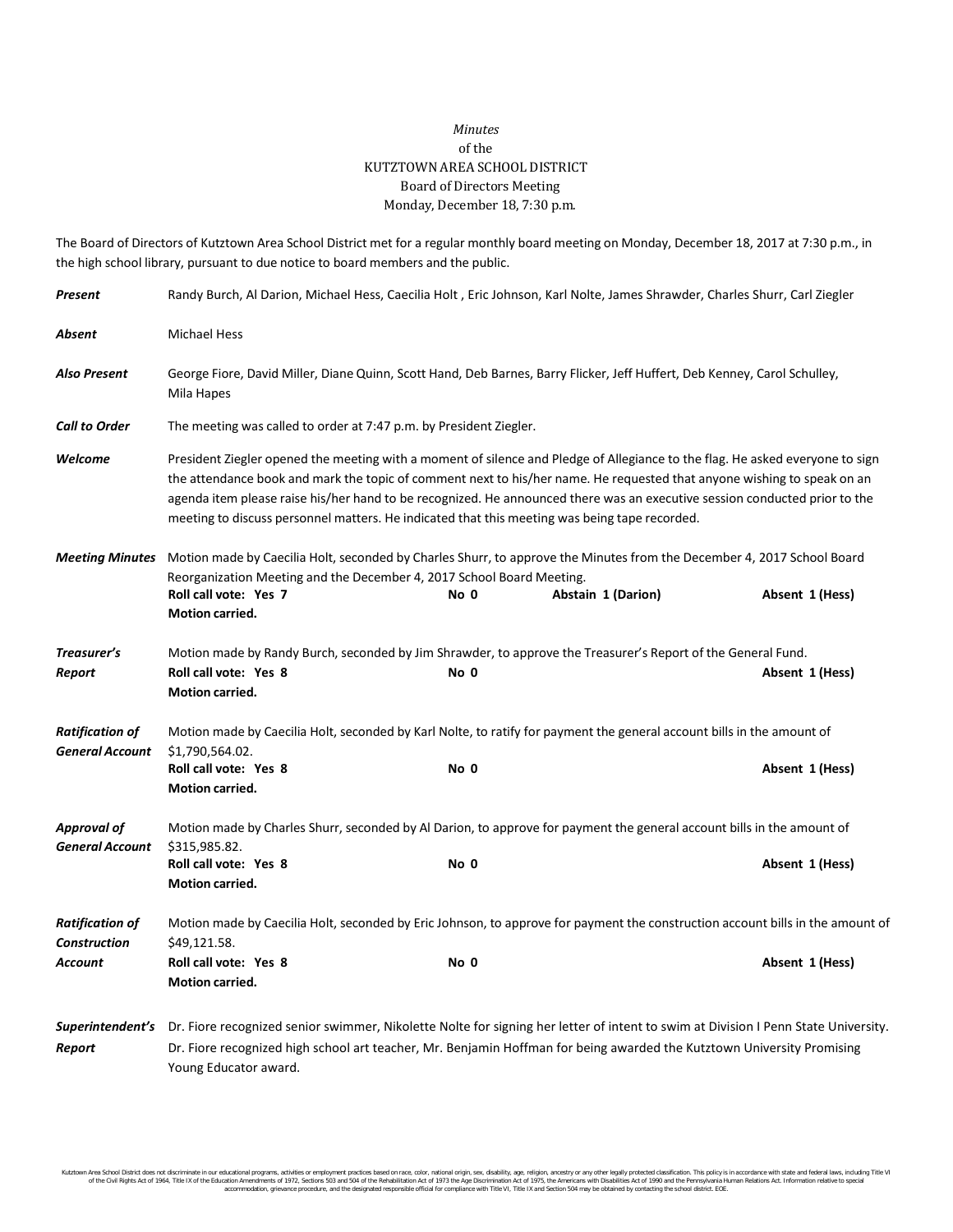## *Board Committee Reports*

| T.C.C.                        | Mr. Miller reported the budget was approved.                                                                                                                             |  |  |
|-------------------------------|--------------------------------------------------------------------------------------------------------------------------------------------------------------------------|--|--|
|                               |                                                                                                                                                                          |  |  |
| PSBA                          | No report.                                                                                                                                                               |  |  |
|                               |                                                                                                                                                                          |  |  |
| <b>BCIU</b>                   | No report.                                                                                                                                                               |  |  |
| <b>BCTC</b>                   | Dr. Darion reported BCTC had their annual reorganization of staff.                                                                                                       |  |  |
| P & C                         | Mrs. Holt reported on the updated policies, Literacy Framework, the PLC's In-service, the<br>upcoming STEAM Initiative, and the District Annual Report & Data Portfolio. |  |  |
|                               |                                                                                                                                                                          |  |  |
| <b>ECC</b>                    | Mr. Burch reported on the repairs to the softball field, the track & field throwing area, the girls                                                                      |  |  |
|                               | basketball game timer, and also reviewed open coaching positions.                                                                                                        |  |  |
| <b>Facilities</b>             | Mr. Burch reported on the Kutztown Elementary walkway, the stadium renovation punchlist                                                                                  |  |  |
|                               | items, and the high school renovation punchlist items.                                                                                                                   |  |  |
| <b>Secondary</b>              | Mrs. Holt reported on the high school course catalog and course of studies.                                                                                              |  |  |
| Programming<br>and Scheduling |                                                                                                                                                                          |  |  |

*Personnel* Motion made by Eric Johnson, seconded by Al Darion, to approve the following personnel items:

- 1. The acceptance, with regret, of the resignation due to retirement of Arthur M. Poulsen, district maintenance worker, effective January 5, 2018.
- 2. The approval of Nicole Teese as a Third Grade Long Term Substitute (LTS) at Greenwich Elementary School effective on or about January 22, 2018 through April 3, 2018 at a rate of \$100 per day for days 1-20, \$110 per day for days 21-45, and the balance at Bachelor's, Step 1, of the KATA/KASD contract.
- 3. The approval of Kelsey Williams as a Kindergarten Long Term Substitute (LTS) at Greenwich Elementary School effective on or about January 3, 2018 through April 3, 2018 at a rate of \$100 per day for days 1-20, \$110 per day for days 21-45, and the balance at Bachelor's, Step 1, of the KATA/KASD contract.
- 4. The approval of Stacy Pilgert as a Licensed Practical Nurse (LPN) at a rate of \$17.00 per hour, effective January 3, 2018.

|                          | The approval of the following coaches, advisors, and stipends for the 2017-2018 school year, effective December 19, 2017: |
|--------------------------|---------------------------------------------------------------------------------------------------------------------------|
| <b>Wyatt Fritz</b>       | <b>HS/MS Assistant Volunteer Baseball Coach</b>                                                                           |
| Michael Bergstrom        | <b>HS Assistant Volunteer Baseball Coach</b>                                                                              |
| <b>Christopher Gally</b> | <b>HS Volunteer Swim Coach</b>                                                                                            |

|  | All Personnel are Approved Pending the District's Receipt of All Mandated Credentials |  |
|--|---------------------------------------------------------------------------------------|--|
|  |                                                                                       |  |

|                                                                 | Roll call vote: Yes 8        | No <sub>0</sub> | Absent 1 (Hess)                                                                                                           |
|-----------------------------------------------------------------|------------------------------|-----------------|---------------------------------------------------------------------------------------------------------------------------|
|                                                                 | <b>Motion carried.</b>       |                 |                                                                                                                           |
| Berks Vo-Tech                                                   |                              |                 | Motion made by Caecilia Holt, seconded by Charles Shurr, to approve the recommendation of the administration to approve   |
| Authority                                                       |                              |                 | Matthew Brett as the school district representative to the Berks Vo-Tech Authority for a term of three years beginning on |
| Appointment<br>January 1, 2018 and ending on December 31, 2021. |                              |                 |                                                                                                                           |
|                                                                 | <b>Roll call vote: Yes 8</b> | No 0            | Absent 1 (Hess)                                                                                                           |
|                                                                 | <b>Motion carried.</b>       |                 |                                                                                                                           |

Kody Reichart **HS Volunteer Wrestling Coach** Timothy Hartranft HS Volunteer Boys' Volleyball Coach